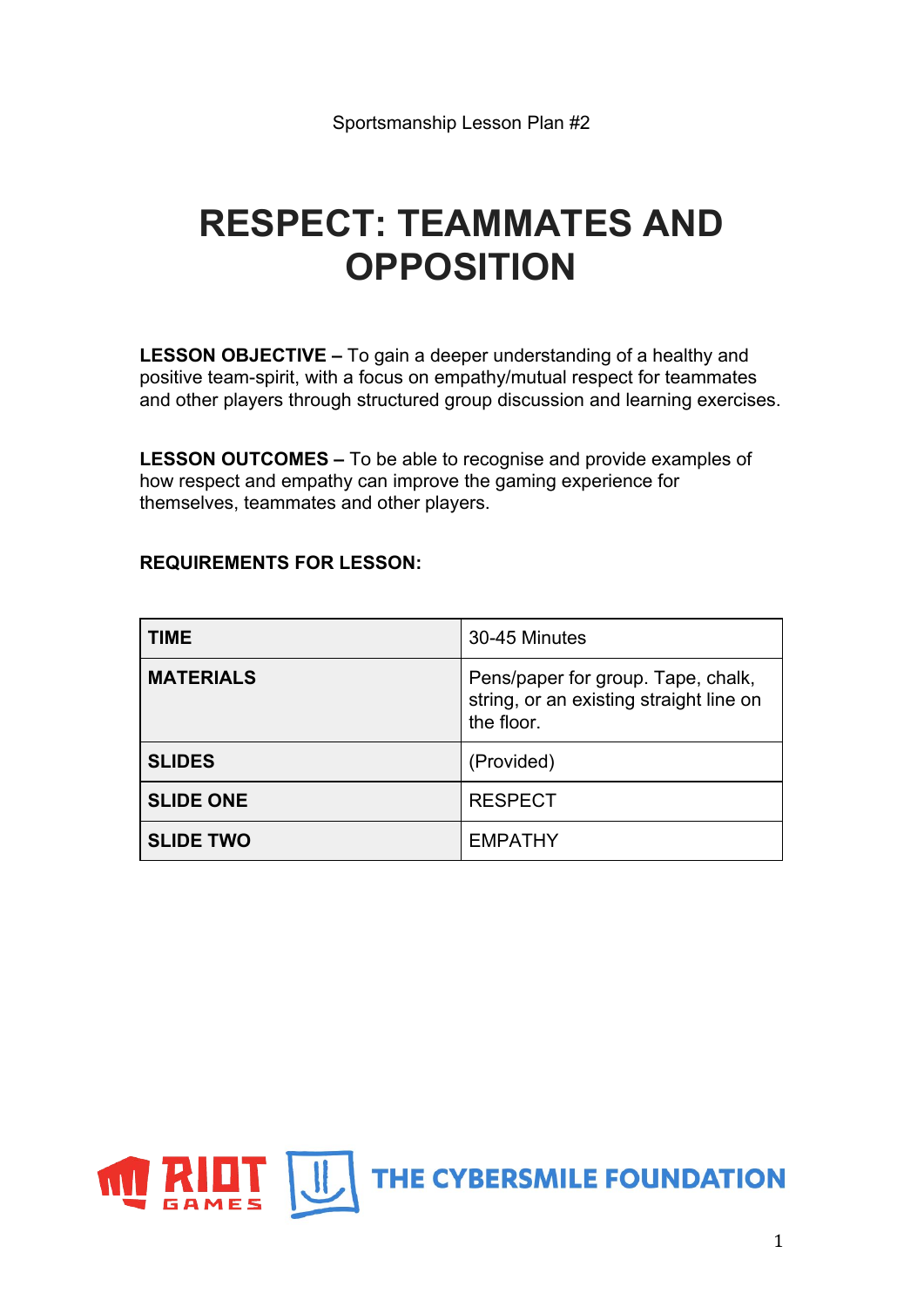# **LESSON GUIDE**

### **STEP 1: INTRODUCTION**

Introduce the group to the title, and the outcomes and objectives. Start the introductory discussion by asking the group to consider how empathy and respect can positively impact gameplay and team cohesion. You can prompt the group to consider/discuss the following points:

- **● Strategies and teamwork.**
	- Understanding player abilities and skill levels without negative judgments.
- **● Problem solving.**
	- Seeing a player's point of view when assessing difficult or heated situations, listening to other opinions.
- **● Us and them mindset.**
	- Avoiding dehumanising teammates/opponents, grace in victory and defeat.
- **● Performance.**
	- Recognising that we all make mistakes/have a bad game non-judgmental feedback/team support - avoid devaluing teammates.
- **● Perspective.**
	- $\circ$  Recognising opponents as fellow players contribute to creating respectful competitive environments - discuss why/how this can be challenging.

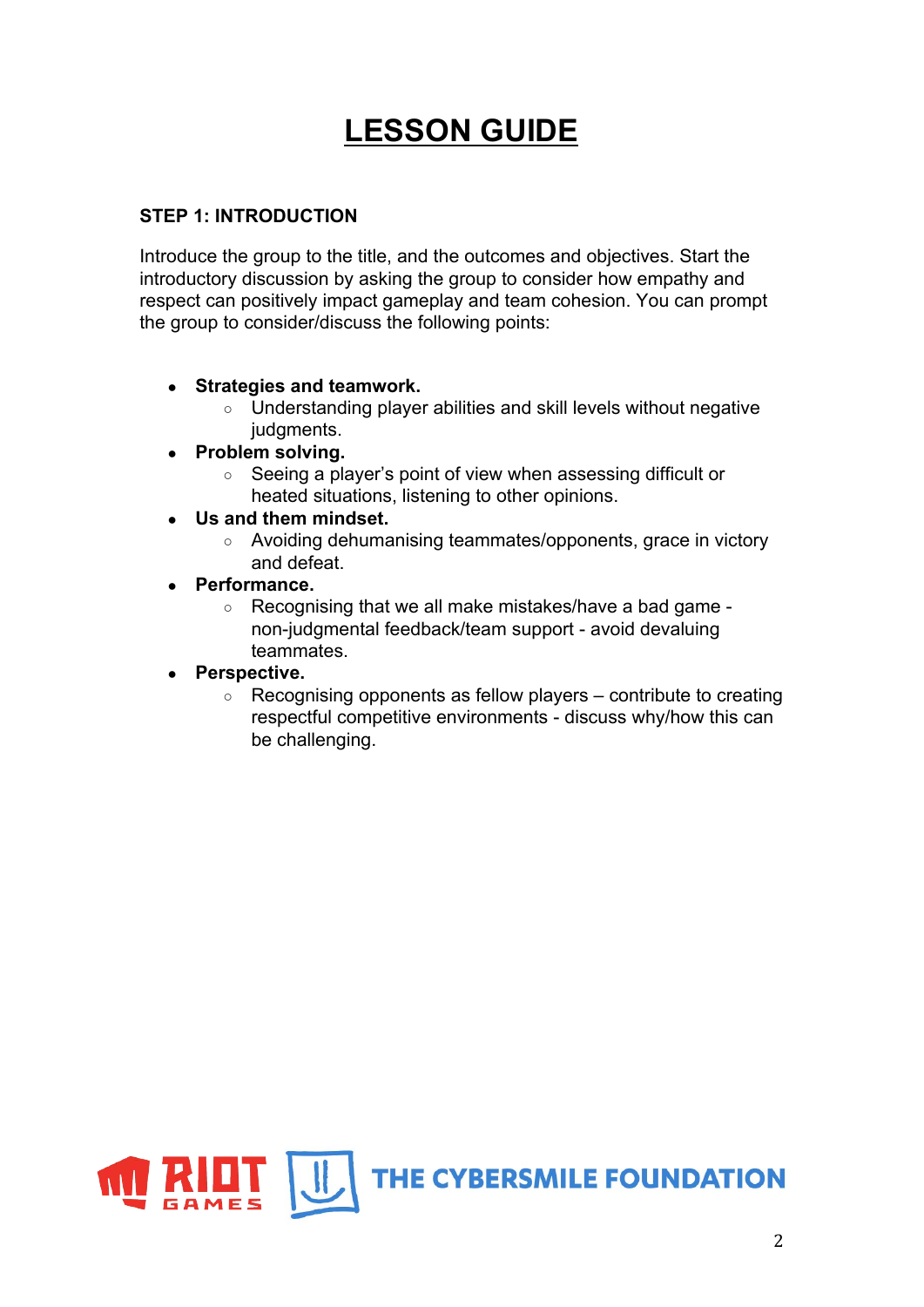#### **STEP 2: RESPECT: GROUP EXERCISE Show Slide 1 to group.**

- Ask the group (if a large group, split into smaller groups) to list five examples of how other professional sports persons/teams, outside of digital gaming, show respect to their team members, and another five examples of how professionals in other sports show respect to opposing teams/players. (When thinking about these examples prompt the group to also think about different types of disrespectful behaviours.)
- Then ask the group(s) to look at the examples and think about how these behaviours relate to the digital gaming environment and their own in-game experiences. Discuss ways in which players can, or already do, show respect to each other and opponents.
- When looking at in-game examples ask the group to consider how behavioural boundaries have been established in other sports and how/where these boundaries may lie in gaming, e.g. when does banter become unacceptable harassment?
- Lastly, ask the group to draw up a list of tips that they feel would help new players or teammates. Five tips for respecting teammates and another five for respecting opposing players/teams.
- If time allows, ask the group to also consider how sometimes in-game communication is not always easy and some responses can be misinterpreted. Little or no response may mean a player is just struggling to find time to type, not being rude or disrespectful.

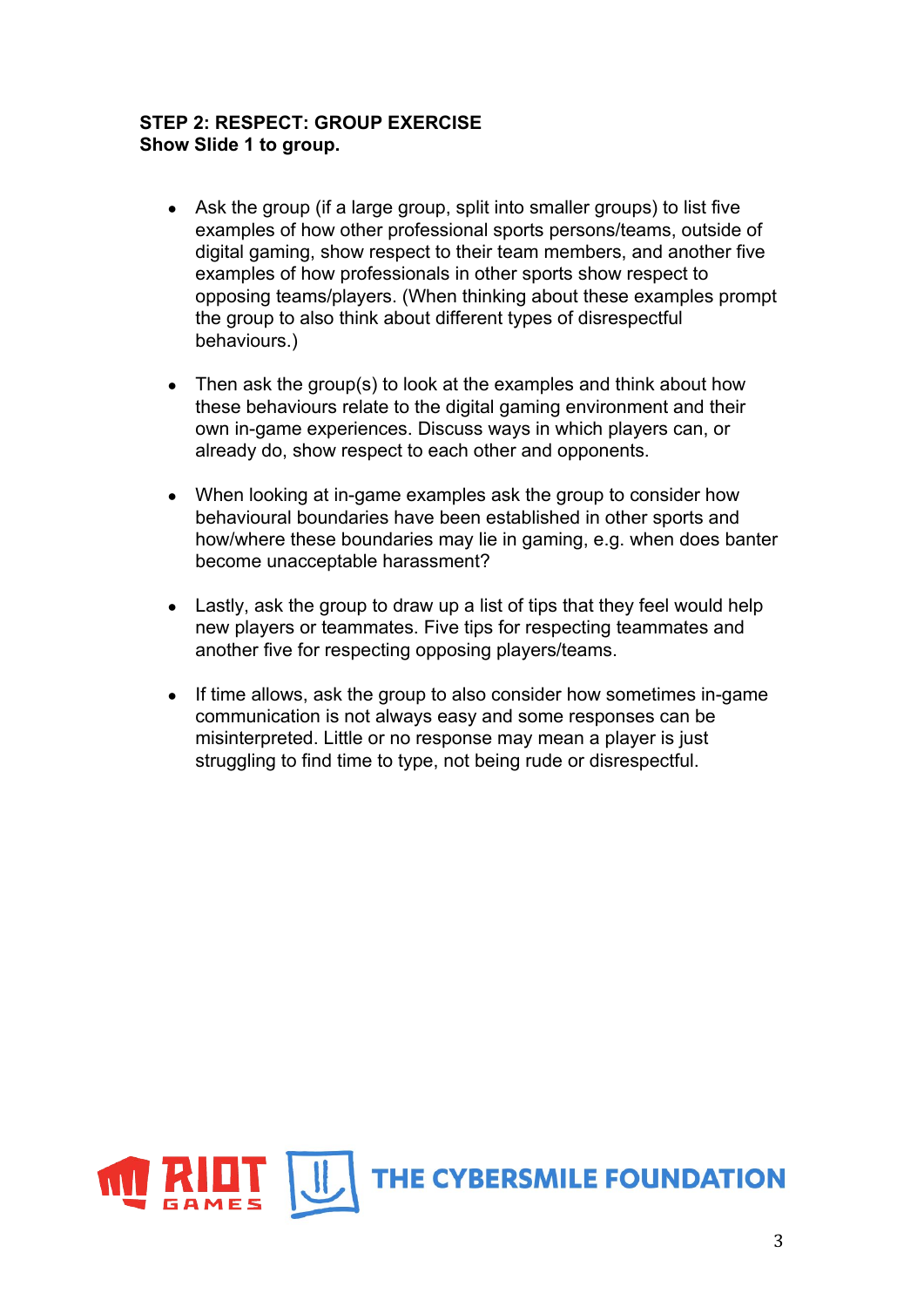#### **STEP 3: GROUP ACTIVITY - EMPATHY Show Slide 2 to group.**

- Ask the group to stand in a line facing forward. Create a line in front of the group using chalk, string, tape or an existing line.
- Ask the group a number of questions about negative or upsetting game/team experiences that they may have encountered (see Notes).
- For each question, ask that anyone who has been through or feels strongly about the experience to step forward, over the line, turn around and face anyone who has not crossed the line.
- Ask the group not to talk at all, but to reflect on how the people who are on the opposite side of the line to them feel. (If all of the group cross over the line, they can reflect on how each other may have experienced the scenario).
- After a minute, ask the group to come together again and move onto the next question. Repeat for each question, (between 6-10 different questions), keeping a note of the questions.
- Now sit the group down together and discuss each question from different perspectives, as victim, witness and also as perpetrator.
- Finally, ask each person to write on a small piece of paper, in one sentence, why they think empathy is important. Fold and then mix up the pieces of paper, hand out to the group and ask each person (or a selection from the group) to read out what is written.